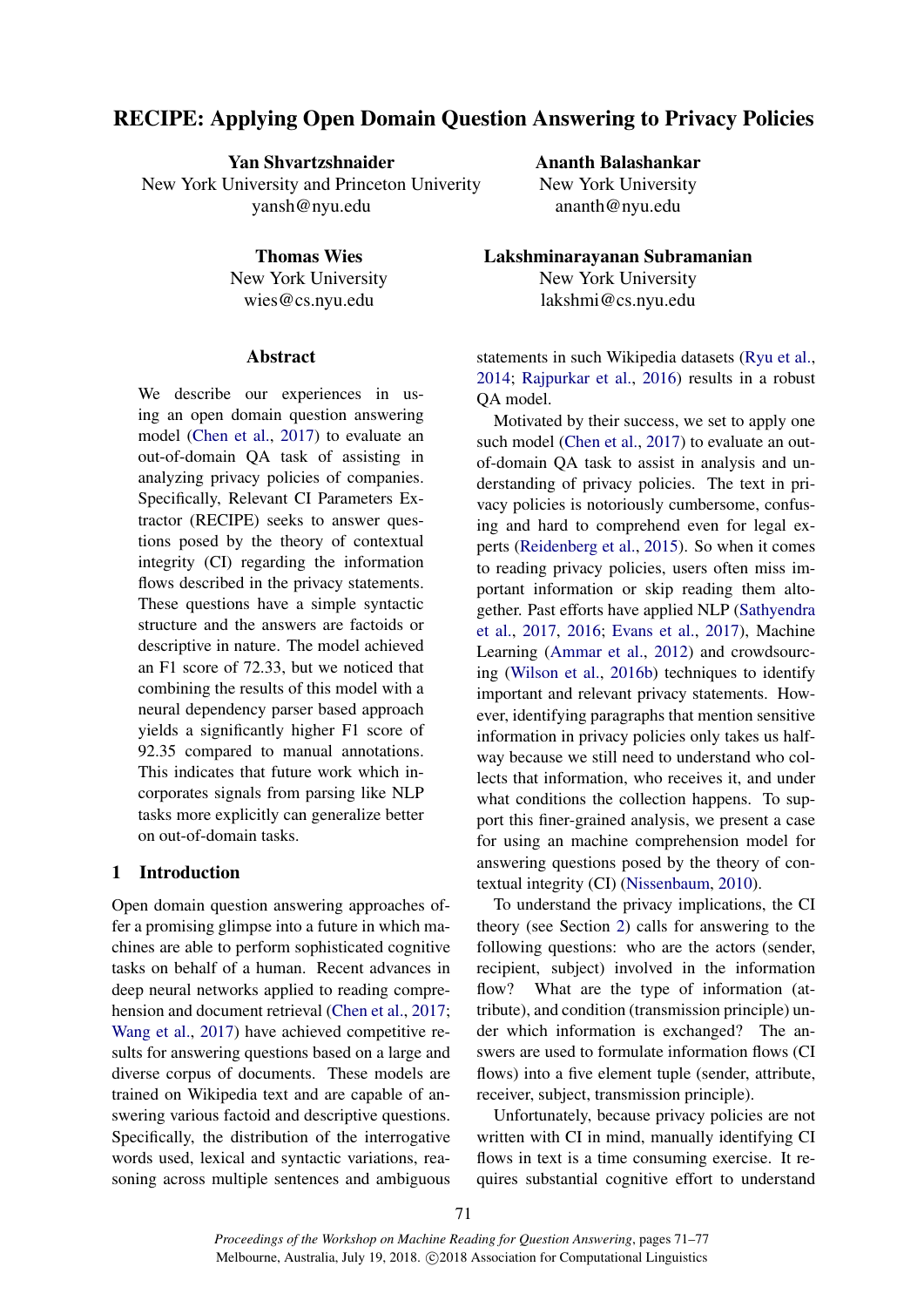and answer CI related questions. Automating this task is not trivial either. The syntax of privacy statements varies a lot, some relevant information might not be specified at all. So, the answers are not always obvious and cannot be identified using a simple model. Even with the simple syntactic structure of the questions, the trained model needs to take into account the variations and complexity in syntax and semantics used in privacy policies.

To help address these issues, we are designing a Relevant CI Parameters Extractor (RECIPE) that uses a pre-trained 3 layer bi-directional LSTM reading comprehension (RC) model [\(Chen et al.,](#page-5-0) [2017\)](#page-5-0). Our experiments show that, in itself, the model achieved an F1 score of 72.33 for identifying answers in the text. However, the results significantly improved by combining the results from the model and that of a neural dependency parser. The combination of the two approaches yielded an overall F1 score of 92.35 against the baseline of six manually annotated privacy policies.

## <span id="page-1-0"></span>2 Contextual Integrity Primer

Questions underpinning the theory of Contextual Integrity (CI) are used by many research efforts for understanding privacy implications in a given context. Legal and privacy scholars draw on CI to examine existing data sharing practices in companies like Facebook [\(Hull et al.,](#page-5-8) [2011\)](#page-5-8) and Google [\(Zim](#page-6-2)[mer,](#page-6-2) [2008\)](#page-6-2) and to identify important contextual elements behind users privacy expectations [\(Mar](#page-5-9)[tin and Nissenbaum,](#page-5-9) [2016\)](#page-5-9). In computer science, CI has been used to build privacy compliance and verification tools [\(Barth et al.,](#page-4-1) [2006;](#page-4-1) [Chowdhury](#page-5-10) [et al.,](#page-5-10) [2013\)](#page-5-10).

The CI theory defines privacy as appropriate flow of information. The appropriateness is determined by established norms in a given context. CI offers a framework to capture the information flow and contextual norms using a five element tuple that specifies the following CI parameters: *(sender, attribute, receiver, subject, transmission principle)*. Therefore, answering the questions about who are the actors (sender, recipient, subject) involved in the information flow, what are the type of information (attribute), and condition (transmission principle) of the information exchange, is crucial for identifying potential privacy violations.

In our work, the answers to the questions are highlighted in the text, as shown in Figure [1](#page-1-1) to



<span id="page-1-1"></span>Figure 1: Example of a Walmart privacy statement. The coloring of the text identifies the CI parameters.

assist consumers in understanding the information flows described in the privacy policy. These annotations can also help identify potentially confusing or misleading statements, e.g., cases where one of the five parameters such as transmission principle or receiver is missing or ambiguous.

### 3 Related work

The problem of automatic parsing of privacy policies was tackled by multiple efforts, as part of the "Usable Privacy Project" [\(Sadeh et al.,](#page-5-11) [2013\)](#page-5-11), which included training machine learning models to identify paragraphs containing specific data practices information [\(Wilson et al.,](#page-6-1) [2016b\)](#page-6-1), identifying provision of choice statements, automatic extraction of the opt-out choice statements [\(Sathyendra et al.,](#page-5-5) [2016,](#page-5-5) [2017\)](#page-5-4) and others [\(Evans et al.,](#page-5-6) [2017;](#page-5-6) [Hosseini et al.,](#page-5-12) [2016;](#page-5-12) [Bha](#page-4-2)[tia et al.,](#page-4-2) [2016b\)](#page-4-2). More recent work by [Harkous](#page-5-13) [et al.](#page-5-13) [\(2018\)](#page-5-13) looked at neural network classifiers for annotation and support of free-form querying of the privacy policy content.

Compared to these efforts, our work is the first step towards bringing a formal analysis of privacy policies through the use of CI. We used dependency parsing to extract CI parameters from individual sentences, which was previously successfully used for various privacy policy analysis tasks. [Bhatia and Breaux](#page-4-3) [\(2015\)](#page-4-3) used dependency types to construct an information type lexicon from manual human annotations and an entity extractor based on part-of-speech tagging. In a more recent work, [Bhatia et al.](#page-4-4) [\(2016a\)](#page-4-4) employed typed dependency parsing to extract privacy goals from privacy policies. In our work, we were able to show that a machine reading comprehension model [\(Chen et al.,](#page-5-0) [2017;](#page-5-0) [Hermann et al.,](#page-5-14) [2015;](#page-5-14) [Seo et al.,](#page-6-3) [2017\)](#page-6-3), needs to additionally have the capacity to capture the semantic relationships as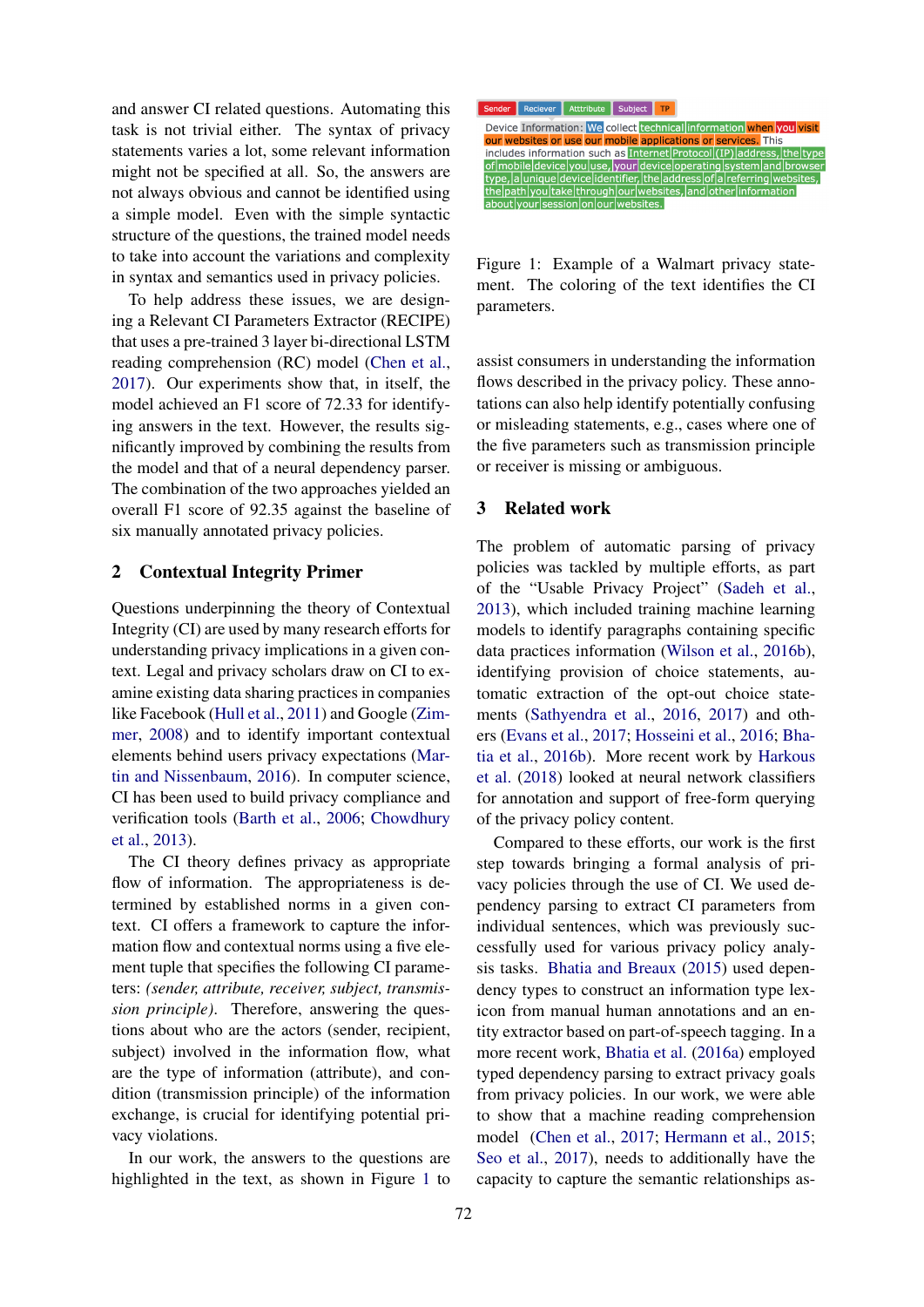sociated with dependency parsing structure from the privacy policy text.

Furthermore, the problem of identifying CI parameters can be modeled as a sequence tagging task using LSTMs combined with CRFs [\(Lample](#page-5-15) [et al.,](#page-5-15) [2016;](#page-5-15) [Ma and Hovy,](#page-5-16) [2016\)](#page-5-16) to learn classification models for entity recognition and endto-end sequence labeling. However, training these models requires large amounts of annotated data, which in our case means hiring highly skilled (i.e., expensive) annotators to produce a high quality corpus of CI-based annotated policies. In fact, our work aims at reducing that effort.

# 4 Relevant CI Parameters Extractor (RECIPE) using open-domain QA

In this section we describe our approach of formulating the CI parameter extraction as an opendomain QA task. Given a privacy statement paragraph, such as shown in Figure [1,](#page-1-1) we pose questions that correspond to each of the CI parameters, i.e.., what type of information being exchange ("technical information"), who is the sender ("You"), receiver ("We") and subject ("your") involved in the information exchange and under what conditions ("when visiting websites or using a mobile application service")?

As in the example paragraph, some parameters can be mentioned elsewhere, e.g., in the next sentence. To identify CI parameters at a paragraph level using global relationships across sentences, we used a 3 layer bi-directional LSTM reading comprehension (RC) model [\(Chen et al.,](#page-5-0) [2017\)](#page-5-0). The model uses features of Glove word embeddings trained from 840B Web crawl data [\(Pen](#page-5-17)[nington et al.,](#page-5-17) [2014\)](#page-5-17) and token features like presence of exact match with question's tokens, parts of speech, named entity relationship and term frequency. We also align the question embedding with the paragraph token embedding using soft attention [\(Lee et al.,](#page-5-18) [2016\)](#page-5-18). During the prediction phase, we perform two classification tasks to predict the beginning and ending of the span of the answer. The model is trained on the SQuAD dataset [\(Rajpurkar et al.,](#page-5-2) [2016\)](#page-5-2) for machine comprehension (87k examples for training and 10k for development) based on Wikipedia. Each question in the dataset has an answer which is contained within the paragraph. In our case, the answer span detection is identical to the task of manually annotating CI parameters. In order to extract the 5

| <b>Parameter Type</b>         | <b>Ouestion</b>                   |
|-------------------------------|-----------------------------------|
| Attribute                     | What is the information?          |
| Receiver                      | Who is receiving the information? |
| Sender                        | Who is sending the information?   |
| <b>Transmission Principle</b> | When is the information sent?     |
| Subject                       | Whose information is it?          |
|                               |                                   |

<span id="page-2-0"></span>Table 1: Questions asked for each contextual integrity parameter

parameters, we ask a fixed set of questions for a given paragraph as can be seen in Table [1.](#page-2-0) The top 5 answers from the reading comprehension model are then used to evaluate the accuracy via fuzzy string token match above a certain threshold  $(>\!\!80\%)$ . We again manually validate if the answers provided by the model match the manually annotated answers semantically. For example during extraction of "receiver" in the New York Times policy, the model answered with the entity "New York Times" whereas it was manually annotated as "we", which referred to NYT in the context. This manual validation is required due to the ambiguity prevalent in the privacy policy text and relying on exact match can be misleading during evaluation.

In order to understand the limitations of this model's performance (discussed in Section [5\)](#page-3-0), we compared the results produced by dependency parsing which is limited to identifying CI parameters at a single sentence level using local relationships. We discuss the dependency-parsing approach next.

| <b>Algorithm 1</b> |  |
|--------------------|--|
|                    |  |

<span id="page-2-3"></span>

| paras $\leftarrow$ CI relevant paragraphs        |
|--------------------------------------------------|
| $sentences \leftarrow segments.split('')$        |
| $CI_{DP} \leftarrow DependencyParser(sentences)$ |
| $CI_{BC} \leftarrow ReadingComp(\text{paras})$   |
| <b>Return</b> $CI_{DP} \cup CI_{BC}$             |

#### 4.1 Dependency parsing

We run a typed dependency parser (DP) on the text of the policies by splitting the paragraph into individual sentences and then parsing each sentence using the Spacy  $I/O<sup>1</sup>$  $I/O<sup>1</sup>$  $I/O<sup>1</sup>$  dependency parser. The library [\(Honnibal and Montani,](#page-5-19) [2018\)](#page-5-19) achieves near state of the art performance on most NLP tasks.<sup>[2](#page-2-2)</sup> We then match dependency types to specific CI parameters. For example, in the sentence *"You*

<span id="page-2-1"></span><sup>1</sup> https://spacy.io

<span id="page-2-2"></span><sup>2</sup> https://spacy.io/usage/facts-figures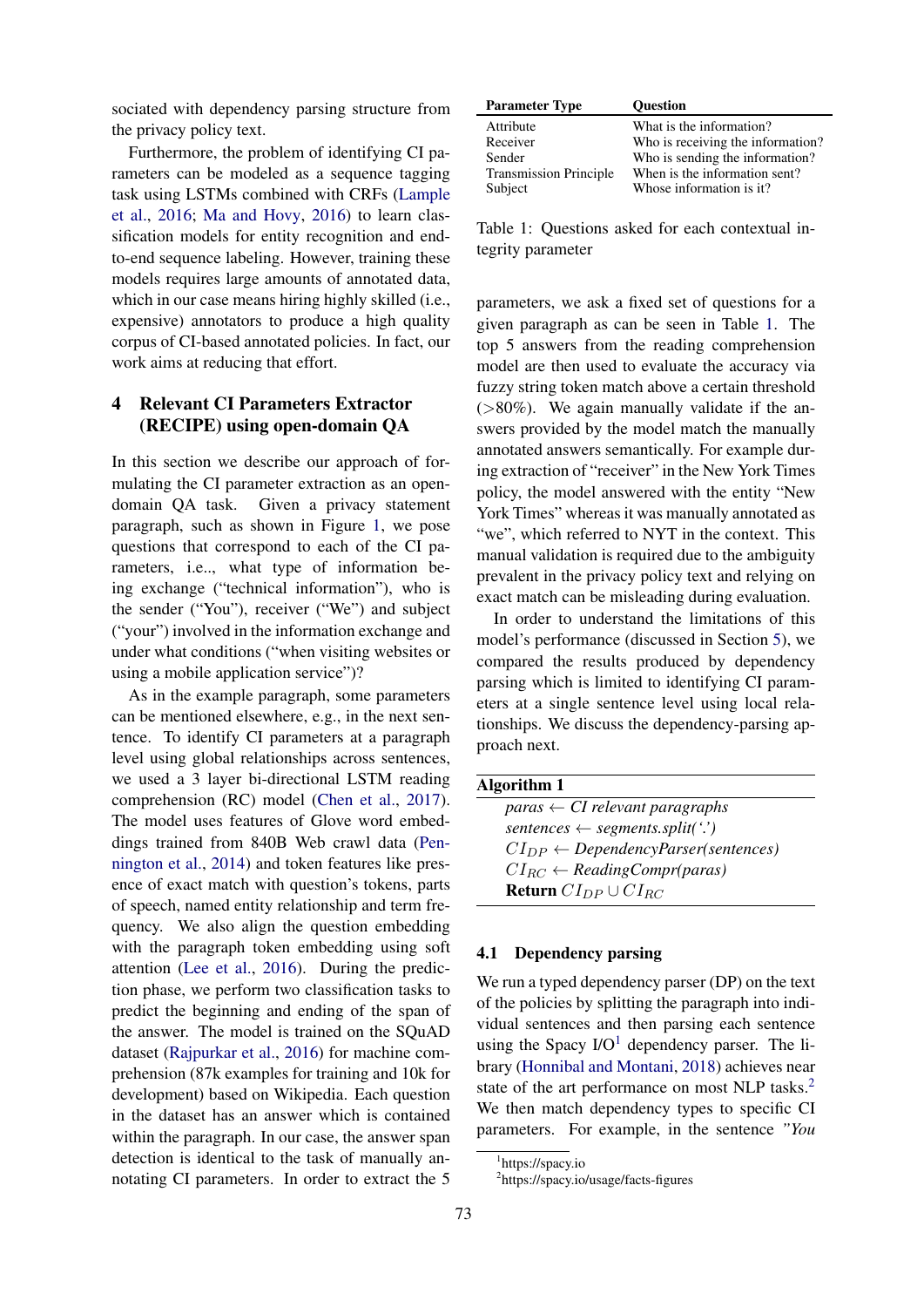*may be asked to provide your personal information anytime you are in contact with Apple or an Apple affiliated company:* The nominal subject "*you*" and conjunct "*Apple affiliated company*" are sender and receiver respectively, the direct object "*your personal information*" is an attribute, and the open clausal complement adverbial clause modifier "*anytime you are in contact with Apple or an Apple affiliated company*" is the transmission principle.

Table [2](#page-3-1) shows all the mappings of dependency types to CI parameters. For the sake of brevity, we represent type dependencies as they are defined in the Stanford Typed Dependency Manual [\(De Marneffe and Manning\)](#page-5-20). We then present the options of the CI parameters as extracted by the dependency parsers to the annotators, who then validate them as explained in the previous section, without having an option to modify the text for the annotation.

| <b>CI</b> Parameter Type      | Dependency types           |
|-------------------------------|----------------------------|
| Attribute                     | dobj, parataxis, nsubipass |
| Sender/Receiver               | <i>nsubj</i> , pronouns    |
| <b>Transmission Principle</b> | xcomp, ccomp, advcl, oprd  |
| Subject                       | poss, agent                |

<span id="page-3-1"></span>Table 2: Mapping of dependency types corresponding to CI parameters

In summary, in our approach we rely on dependency parsing to extract CI parameters based on the syntactic structure of a single sentence, and a reading comprehension model to capture CI parameters based on the semantic understanding of the larger scope. More specifically, the approach consists of two rounds of extraction, as shown in Algorithm [1,](#page-2-3) to return the union of the two sets of parameters after manual validation assisted by a fuzzy token match [\(Cohen,](#page-5-21) [2011\)](#page-5-21) that uses Levenshtein Distance to calculate the differences between sequences.

## <span id="page-3-0"></span>5 Evaluation

For our evaluation, we analyze the ensemble algorithm against each of its sub-algorithms using manually annotated policies as a baseline.

### 5.1 Dataset

We use OPP-115 Corpus [\(Wilson et al.,](#page-6-4) [2016a\)](#page-6-4) that contains website privacy policies in natural text along side annotations (done by law students) specifying the corresponding text data prac-

| <b>Parameter Type</b>         | F1 score | <b>Validated</b><br>F1 score |
|-------------------------------|----------|------------------------------|
| Attribute                     | 61.53    | 83.65                        |
| Receiver                      | 48.57    | 75.00                        |
| Sender                        | 37.70    | 56.55                        |
| <b>Transmission Principle</b> | 52.20    | 67.29                        |
| Subject                       | 25.00    | 26.56                        |
| Overall                       | 49.20    | 72.33                        |

<span id="page-3-2"></span>Table 3: Validated F1 score of manually validated reading comprehension based annotation

| <b>Parameter Type</b>         | Valid $(\%)$ | <b>Validated F1 score</b> |
|-------------------------------|--------------|---------------------------|
| Attribute                     | 23.73        | 84.39                     |
| Sender/Receiver               | 40.41        | 73.04                     |
| Subject                       | 17.42        | 86.05                     |
| <b>Transmission Principle</b> | 27.47        | 69.48                     |
| Overall                       | 26.40        | 77.07                     |

<span id="page-3-3"></span>Table 4: F1 scores of dependency parsing based annotation

tices. We rely on these labels to extract segments within the privacy statement about information exchanges. Specifically, we chose segments related to First Party Collection/Use, Third party sharing/collection, Data Retention to extract CI parameters. We then manually annotated a total of 715 parameters (219 Attributes, 65 Subjects, 164 Transmission Principles, 124 Senders and 143 Receivers) from 6 privacy policies from Amazon, Google, New York Times, The Atlantic, Bank of America and Walmart. This forms the ground truth of our evaluation.

#### 5.2 Results and Discussion

Table [3](#page-3-2) shows the F1 scores of the reading comprehension model alone. We see that subject, receiver and sender have relatively low F1 scores and this is due to the absence of entities in the paragraphs as they are usually referred to as pronouns. We noticed that the reading comprehension model outputs such pronoun answers only for 15% of these parameters and prefers to answer with often incorrect entities for these questions.

Table [4](#page-3-3) shows the results from using the dependency parser on its own. Since dependency parsing is restricted to a single sentence, it misses out on some contextual information spread across sentences as shown in Figure [1,](#page-1-1) leading to a loss in accuracy, even after manual validation.

Table [5](#page-4-5) compares the results from each algorithm individually with the result achieved by ensembling the approaches. Exclusive contributions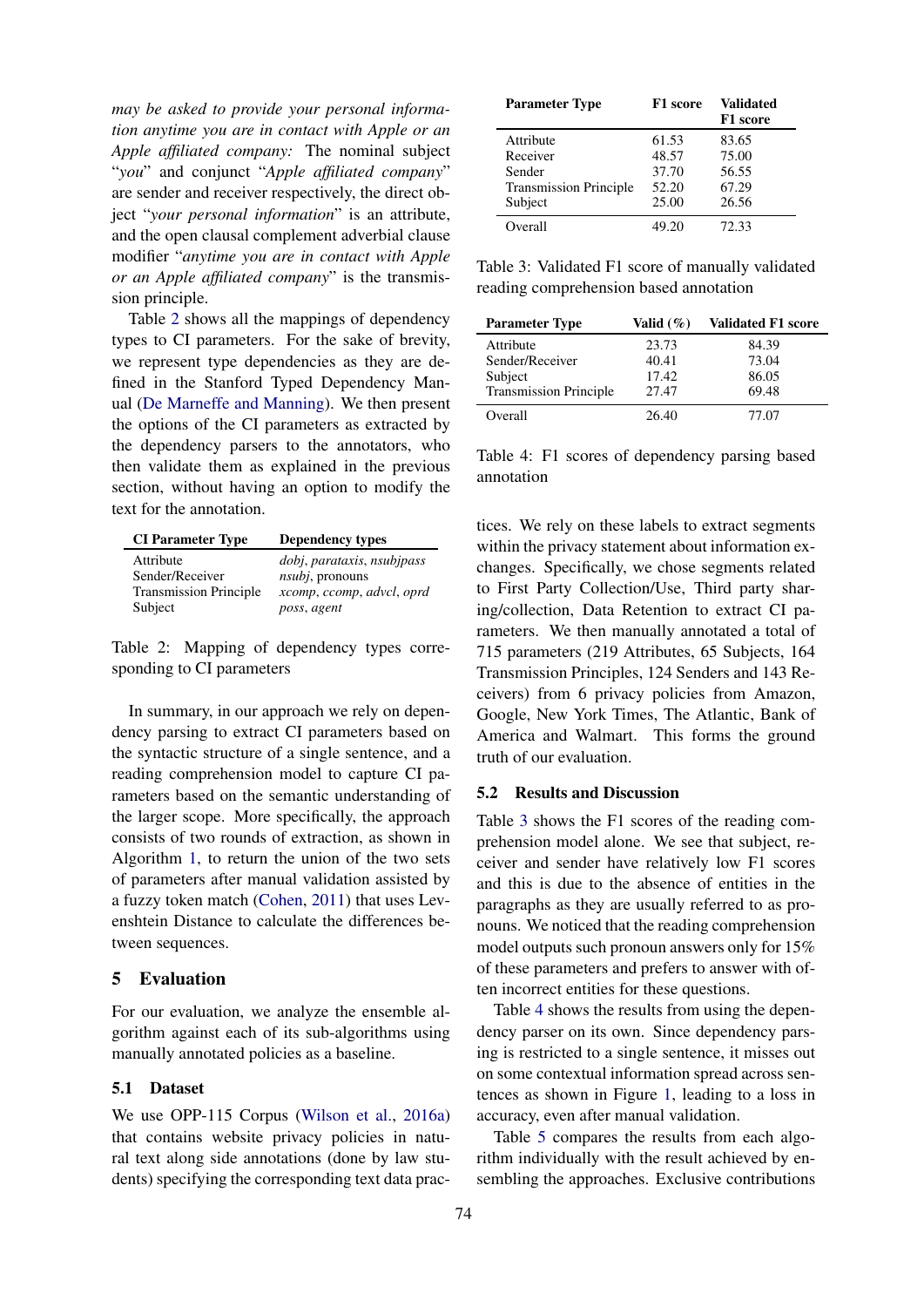| Parameter       | DP only | <b>RC</b> only | $DP \cap RC$ | $DP \cup RC$ |
|-----------------|---------|----------------|--------------|--------------|
| Attribute       | 12.98   | 16.34          | 67.31        | 96.63        |
| Sender/Receiver | 29.57   | 30.28          | 33.1         | 92.95        |
| Transmission    | 20.75   | 23.27          | 44.02        | 88.05        |
| Principle       |         |                |              |              |
| Subject         | 57.14   | 19.05          | 7.14         | 83.33        |
| Overall         | 24.24   | 23.81          | 44.30        | 92.35        |

<span id="page-4-5"></span>Table 5: Validated F1 score by ensembling

by each of the individual models ("Parsing only", "RC only") demonstrate how each model is able to capture syntactic and semantic features respectively, which the other could not. Column "DP ∩ RC" shows that many parameters are extracted by both the approaches used to formulate CI parameter extraction. This confirms that the task of CI parameter extraction is non-trivial and composes semantic and syntactic relationship extraction within it. Finally, "DP  $\cup$  RC" achieves the highest F1 score, significantly improving over both of the component scores individually.

Table [6](#page-4-6) shows the number of incorrect answers yielded by the hybrid approach, i.e., the answers where neither RC nor DP performed well.

| Parameter                     | Incorrect $(\% )$ |
|-------------------------------|-------------------|
| Sender                        | 4 $(7.55\%)$      |
| Subject                       | $7(13.21\%)$      |
| Attribute                     | $7(13.21\%)$      |
| Receiver                      | 16 (30.19 $%$ )   |
| <b>Transmission Principle</b> | 19 (35.85 %)      |
| Overall                       | 53                |

<span id="page-4-6"></span>Table 6: A summary of inaccurate labeling by the emsebling approach. The percentage is out of total number of invalid labels.

The inaccurate results for these answers can be partially attributed to the fact that our approach has to produce an answer (label) each time, which in some cases is not explicitly stated in the text. Furthermore, some paragraphs have a complex syntactic structure, comprising very long sentences glued together by semicolons. This poses a challenge to both DP and RC, which rely on the sentence structure and model trained on syntactically proper sentences, respectively, to identify the relevant parameters. Dealing with such semantic and syntactic ambiguities while correctly identifying relevant entities remains an open research question.

#### 6 Conclusion

In this paper we present our work towards designing a Relevant CI Parameters Extractor (RECIPE) that leverages an open domain QA model on Privacy Policies to answer questions posed by CI. The theory of CI relies on identifying five parameters to reason about privacy violation. This is done by asking questions about who are the actors (sender, recipient, subject), what type of information being conveyed and under what conditions in an information flow.

This paper evaluates an open-domain QA model to find answers to contextual integrity questions in privacy policy texts, a complex task which is traditionally delegated to legal and privacy experts. We perform an error analysis of the model on this out-of-domain task and show that this error can be reduced by combining the open domain QA model with a neural dependency parser.

Through this paper, we hope to motivate the community to incorporate signals from dependency parsing like NLP tasks more explicitly in solving complex tasks like open-domain QA for generalizing on out-of-domain tasks.

#### 7 Acknowledgments

We thank Schrasing Tong for his help in the initial stage of this work. This work is supported by the National Science Foundation under grant CCF-1350574.

#### **References**

- <span id="page-4-0"></span>Waleed Ammar, Shomir Wilson, Norman Sadeh, and Noah A Smith. 2012. Automatic Categorization of Privacy Policies: A Pilot Study. *Carnegie Mellon University Technial Report*, (CMU-ISR-12-114).
- <span id="page-4-1"></span>Adam Barth, Anupam Datta, John C Mitchell, and Helen Nissenbaum. 2006. Privacy and Contextual Integrity: Framework and Applications. In *IEEE Symposium on Security and Privacy*, pages 184–198.
- <span id="page-4-3"></span>Jaspreet Bhatia and Travis D Breaux. 2015. Towards an Information Type Lexicon for Privacy Policies. In *IEEE Eighth International Workshop on Requirements Engineering and Law (RELAW)*, pages 19–24.
- <span id="page-4-4"></span>Jaspreet Bhatia, Travis D Breaux, and Florian Schaub. 2016a. Mining Privacy Goals from Privacy Policies Using Hybridized Task Recomposition. In *ACM Transactions on Software Engineering and Methodology (TOSEM)*, pages 22:1–22:24.
- <span id="page-4-2"></span>Jaspreet Bhatia, Morgan C Evans, Sudarshan Wadkar, and Travis D Breaux. 2016b. Automated Extraction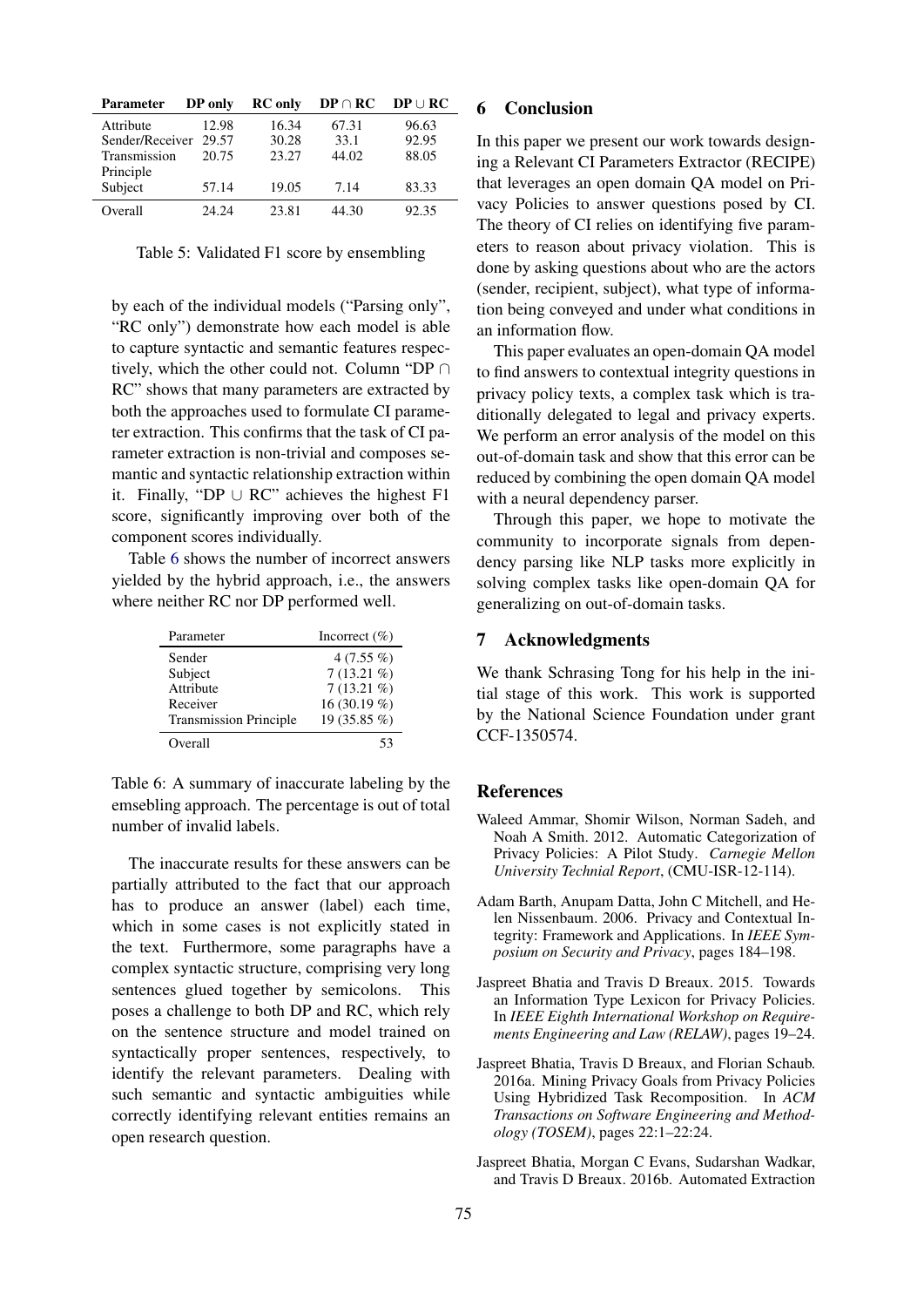of Regulated Information Types using Hyponymy Relations. In *IEEE International Requirements Engineering Conference Workshops (REW)*, pages 19– 25.

- <span id="page-5-0"></span>Danqi Chen, Adam Fisch, Jason Weston, and Antoine Bordes. 2017. Reading Wikipedia to Answer Open-Domain Questions. In *Association for Computational Linguistics (ACL)*.
- <span id="page-5-10"></span>Omar Chowdhury, Andreas Gampe, Jianwei Niu, Jeffery von Ronne, Jared Bennatt, Anupam Datta, Limin Jia, and William H Winsborough. 2013. Privacy Promises That Can Be Kept: A Policy Analysis Method with Application to the HIPAA Privacy Rule. In *Proceedings of the 18th ACM Symposium on Access Control Models and Technologies (SAC-MAT)*, pages 3–14.
- <span id="page-5-21"></span>A Cohen. 2011. FuzzyWuzzy: Fuzzy string matching in python. [https://github.com/](https://github.com/seatgeek/fuzzywuzzy) [seatgeek/fuzzywuzzy](https://github.com/seatgeek/fuzzywuzzy).
- <span id="page-5-20"></span>Marie-Catherine De Marneffe and Christopher D Manning. Stanford typed dependencies manual. [https://nlp.stanford.edu/software/](https://nlp.stanford.edu/software/dependencies_manual.pdf) [dependencies\\_manual.pdf](https://nlp.stanford.edu/software/dependencies_manual.pdf).
- <span id="page-5-6"></span>Morgan C Evans, Jaspreet Bhatia, Sudarshan Wadkar, and Travis D Breaux. 2017. An Evaluation of Constituency-based Hyponymy Extraction from Privacy Policies. In *IEEE 25*th *International Requirements Engineering Conference (RE)*, pages 312– 321.
- <span id="page-5-13"></span>Hamza Harkous, Kassem Fawaz, Rémi Lebret, Florian Schaub, Kang G Shin, and Karl Aberer. 2018. Polisis: Automated Analysis and Presentation of Privacy Policies Using Deep Learning. *arXiv preprint arXiv:1802.02561*.
- <span id="page-5-14"></span>Karl Moritz Hermann, Tomas Kocisky, Edward Grefenstette, Lasse Espeholt, Will Kay, Mustafa Suleyman, and Phil Blunsom. 2015. Teaching Machines to Read and Comprehend. In *Advances in Neural Information Processing Systems (NIPS)*, pages 1693–1701.
- <span id="page-5-19"></span>Matthew Honnibal and Ines Montani. 2018. spaCy 2: Natural language understanding with Bloom embeddings, convolutional neural networks and incremental parsing. <https://spacy.io>.
- <span id="page-5-12"></span>Mitra Bokaei Hosseini, Sudarshan Wadkar, Travis D Breaux, and Jianwei Niu. 2016. Lexical Similarity of Information Type Hypernyms, Meronyms and Synonyms in Privacy Policies. In *AAAI Fall Symposium Series*.
- <span id="page-5-8"></span>Gordon Hull, Heather Richter Lipford, and Celine Latulipe. 2011. Contextual gaps: privacy issues on facebook. *Ethics and Information Technology*, 13:289–302.
- <span id="page-5-15"></span>Guillaume Lample, Miguel Ballesteros, Sandeep Subramanian, Kazuya Kawakami, and Chris Dyer. 2016. [Neural Architectures for Named Entity Recognition.](http://arxiv.org/abs/1603.01360) *CoRR*, abs/1603.01360.
- <span id="page-5-18"></span>Kenton Lee, Tom Kwiatkowski, Ankur P. Parikh, and Dipanjan Das. 2016. [Learning recurrent span repre](http://arxiv.org/abs/1611.01436)[sentations for extractive question answering.](http://arxiv.org/abs/1611.01436) *CoRR*, abs/1611.01436.
- <span id="page-5-16"></span>Xuezhe Ma and Eduard H. Hovy. 2016. [End-to-end](http://arxiv.org/abs/1603.01354) [sequence labeling via bi-directional lstm-cnns-crf.](http://arxiv.org/abs/1603.01354) *CoRR*, abs/1603.01354.
- <span id="page-5-9"></span>Kirsten Martin and Helen Nissenbaum. 2016. Measuring Privacy: An Empirical Test Using Context To Expose Confounding Variables. *Columbia Science and Technology Law Review*, 18:176.
- <span id="page-5-7"></span>Helen Nissenbaum. 2010. *Privacy in context: Technology, policy, and the integrity of social life*. Stanford University Press.
- <span id="page-5-17"></span>Jeffrey Pennington, Richard Socher, and Christopher D. Manning. 2014. [Glove: Global vectors for](http://www.aclweb.org/anthology/D14-1162) [word representation.](http://www.aclweb.org/anthology/D14-1162) In *Empirical Methods in Natural Language Processing (EMNLP)*, pages 1532– 1543.
- <span id="page-5-2"></span>Pranav Rajpurkar, Jian Zhang, Konstantin Lopyrev, and Percy Liang. 2016. [Squad: 100,000+ questions](https://nlp.stanford.edu/pubs/rajpurkar2016squad.pdf) [for machine comprehension of text.](https://nlp.stanford.edu/pubs/rajpurkar2016squad.pdf) *arXiv preprint arXiv:1606.05250*.
- <span id="page-5-3"></span>Joel R Reidenberg, Travis Breaux, Lorrie Faith Cranor, Brian French, Amanda Grannis, James T Graves, Fei Liu, Aleecia McDonald, Thomas B Norton, and Rohan Ramanath. 2015. Disagreeable Privacy Policies: Mismatches between Meaning and Users Understanding. *Berkeley Tech. LJ*, 30:39.
- <span id="page-5-1"></span>Pum-Mo Ryu, Myung-Gil Jang, and Hyun-Ki Kim. 2014. Open domain question answering using Wikipedia-based knowledge model. *Information Processing & Management*, 50(5):683–692.
- <span id="page-5-11"></span>Norman Sadeh, Alessandro Acquisti, Travis D Breaux, Lorrie Faith Cranor, Aleecia M McDonald, Joel R Reidenberg, Noah A Smith, Fei Liu, N Cameron Russell, Florian Schaub, et al. 2013. The Usable Privacy Policy Project. *Technical report, CMU-ISR-13-119, Carnegie Mellon University*.
- <span id="page-5-5"></span>Kanthashree Mysore Sathyendra, Florian Schaub, Shomir Wilson, and Norman Sadeh. 2016. Automatic Extraction of Opt-Out Choices from Privacy Policies. In *AAAI Fall Symposium on Privacy and Language Technologies*.
- <span id="page-5-4"></span>Kanthashree Mysore Sathyendra, Shomir Wilson, Florian Schaub, Sebastian Zimmeck, and Norman Sadeh. 2017. Identifying the provision of choices in privacy policy text. In *Conference on Empirical Methods in Natural Language Processing*, pages 2764–2769.